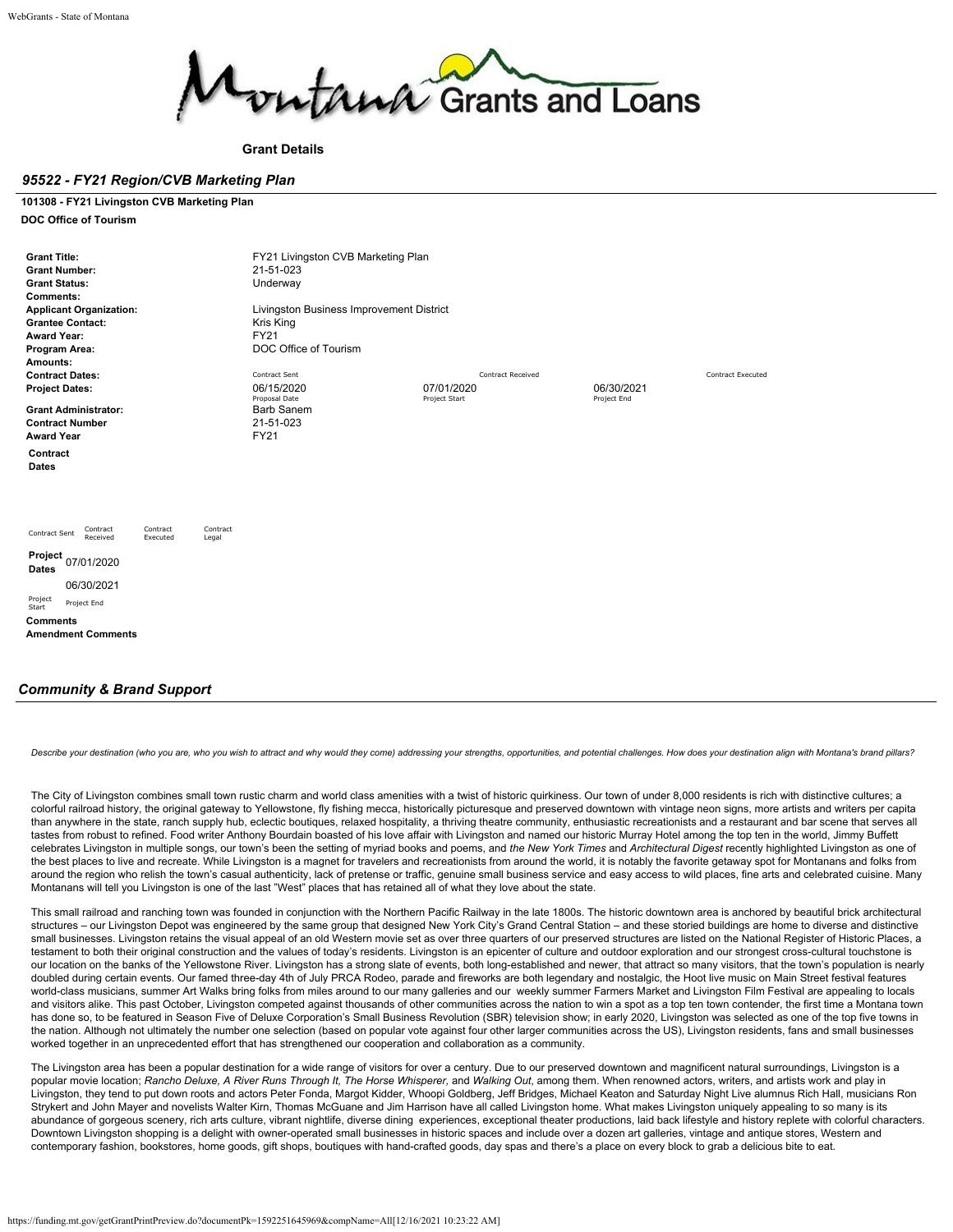Livingston is the county seat of Park County and is situated in the middle of four stunning mountain ranges (Absaroka Beartooth Mountains, Crazy Mountains, Bangtail Mountains and the Bridger Mountains), is nestled along Yellowstone River - the longest, free-flowing river in the lower 48 states, offers an incredible array of outdoor recreation opportunities and has preserved one of Montana's most eclectic and historic downtowns. Over 4 million visitors travel each year to our nation's first national park - Yellowstone National Park (YNP) - and Park County includes two of the five entrances. Livingston is the original and only year-round entrance into the Park, making our gateway appealing in all seasons. While Livingston has the small Mission Field Airport to service smaller planes and personal jets, it is situated just 40 minutes from Montana's largest international airport – Bozeman Yellowstone International Airport.

To know Livingston is to love it and its many unique charms could – and have – filled volumes. A few of our unmatched strengths include:

- We are the original and only year-round entrance to one of the top five visited, and our nation's first national park Yellowstone National Park.
- We are situated in one of the most sought-after areas in Montana for great outdoors experiences. We are the jumping off point for unbeatable natural resources and year round recreation activities in every direction, including day and backcountry hiking, biking, fly fishing, swimming and hot springs soaks, hunting, stand up paddle boarding, kayaking, whitewater rafting, floating, trail running, cross country and back country skiing, downhill skiing, snowshoeing, camping, snowmobiling, rock climbing, horseback riding, agate and rock hunting, bird and wildlife watching and berry and mushroom picking.
- We have ski resorts in close proximity (based on "Montana standards of proximity") one within 45 minutes and three resorts within two hours. Within a half hour to two hours via gorgeous drives to eight different state parks abundant with trails, activities, interpretative visitor services and water-based activities and within 5 minutes to one hour of 14 FWP fishing access sites. We're in the heart of world-renowned wildlife migration patterns and blue-ribbon fishing.
- We are one half hour away from Montana's public land-grant research universities Go Bobcats! It is the state's largest university and offers baccalaureate degrees in 51 fields, master's degrees in 41 fields and doctoral degrees in 18 fields through its nine colleges. Livingston is the chosen home for many University staff.
- We are home to the first Crow Tribe Agency Fort Parker. The U.S. government established Fort Parker in 1869 to provide the annuity goods flour, sugar, coffee, etc. promised to the tribe in the Fort Laramie Treaty of 1868 in exchange for the tribe relinquishing claim to lands outside the boundaries of the reservation defined in the treaty.
- While Livingston has a small airport (for planes and small jets), it is situated just 40 minutes from Montana's largest international airport Bozeman Yellowstone International Airport which handled 1,573,860 passengers in 2019. This is an increase of 231,570 passengers (17.3%) compared to 2018 and is the tenth consecutive year of record-breaking passenger traffic.
- Major roadways leading to and around Livingston including 39 miles of Interstate 90 and almost 100 miles of US Highway 89 providing north/south and east/west connections in the southcentral region of Montana. Most of these roadways do not have heavy traffic and all have stunning views.
- We are situated within one-half hour to three hours of larger cities including Bozeman, Billings, Great Falls and Missoula. We are a little over an hour and a half from the stunning Tippet Rise Art Center, winner of a Leading Cultural Destination *Award among their accolades.*
- We are home to a long stretch of the most famous blue-ribbon trout stream in America the Yellowstone River. Because of its ideal location and miles of Yellowstone River and many tributaries, Livingston has become a fly fishing mecca. This best kept secret was exposed when the 1992 Robert Redford movie "A River Runs Through It" triggered a fly fishing frenzy across the nation. Several major scenes in the movie were filmed in Livingston and in nearby Paradise Valley. As the popularity of fly fishing grew, so did fly fishing tourism in and around Livingston (as well as the entire state of Montana), and it hasn't slowed down since.
- We are one of the original destination cities in the Montana Link of the National Park-to-Park Highway of the original Y/G B-Line (route from Yellowstone to Glacier).
- We are the host of the Montana PRCA Roundup Rodeo (est. 1925), a three-day premier rodeo event, attracting sell-out crowds and the best PRCA cowboys and cowgirls in the country. The event also draws many to the nostalgic parade and nightly fireworks displays following the Rodeo.
- We are home to Livingston HealthCare recently relocated and constructed in 2015, a not-for-profit 25-bed critical access hospital and a multispecialty physician practice and also offering rehabilitation services and home-based services (named one of Best Rural Hospitals in U.S. for fourth consecutive year in 2019) and a fantastic field to table restaurant and adjacent hiking paths. The hospital also displays dozens of local artists' works including 11 large Russell Chatham paintings in public access areas.
- We are lucky to have the Livingston Food Resource Center which expanded in 2015 with a commercial kitchen, community meeting space and recently opened a bakery up the block that supplies bread to all food pantries in Montana using Montana-sourced organic whole grains. The Center also provides culinary training programs, commercial prep space for food entrepreneurs and meals for school kids, families and seniors in need, in addition to access to weekly food supplies.
- We are home to the Shane Lalani Center for the Arts which is a thriving theatre company in an historic brick school, mounting top-notch community theatre productions, classes, educational outreach programming for area schools and the Young Actors' Workshop each August. In addition, the Shane Center offers access to a variety of short and long-term rental spaces available for a wide range of artistic endeavors and community events and houses a popular café. The center is home to the Dulcie Theatre, a 165-seat auditorium; a ballroom with attached catering space; the Mike and Eve Art Rehearsal Hall and the Movement Room, all available for public use.
- We are a community blessed with many philanthropic and collaborative community stakeholder groups including the Park County Community Foundation, AMB West, Park County Environmental Council, MSU Extension, Farm 2 School, Park Local Development Corporation, and Montana Main Street Program.
- We host the Livingston Hoot a one day free, family-friendly festival bringing fun, food and music to historic downtown Livingston that takes place in August on Main Street in historic downtown Livingston and is coordinated by a former Sony Music and Nashville producer able to book big names; including Vince Gill, John Mayer and Rodney Crowell, among others.
- We offer other entertainment, theatre and nightlife locales including in town and area venues of the Music Ranch, the Blue Slipper Theatre, Pine Creek Café and the beautifully restored Attic on Main Street. Livingston is also legendary for our bar scene and each one can transport you to a different era, segment of the population and culture but you'll find a warm welcome and generous pour where ever you land.
- We have great museums including: 1) the Historic Livingston Depot Museum once the center of railroad activity of visitors coming to or leaving Yellowstone National Park, this historic brick building is now home to a fantastic railroad museum that is open from May through September; 2) the Yellowstone Gateway Museum lays out the colorful history of Livingston, including one of the oldest archaeological sites in North America, to the fascinating Wild West Days which included Calamity Jane who lived in Livingston for 20 years; the museum also captures the history of Yellowstone National Park and unfolds the significance of Livingston as a gateway community to the world's oldest and most famous national park; and, 3) International Federation of Fly Fishing Museum that preserves fly fishing and its resources for all fish in all waters through education and conservation. Soon, the Danforth Museum of Art will join our collection of museums, in historic downtown.
- We are part of the Livingston Business Improvement District (LBID) the entity that enhances the vitality of downtown Livingston by facilitating commerce, enhancing streetscapes, conducting maintenance and improving security and safety. The LBID is responsible for lush hanging flower baskets (summer), dozens of banner promotions (year-round), graffiti removal and garbage removal; supports local events; and, champions downtown businesses and projects. LBID was the driving force in submitting an application to the Deluxe Corporation Small Business Revolution and guided the show's producers in downtown tours when they visited the area in December 2019.
- We are also part of the new Livingston Tourism Business Improvement District (TBID) which was recently formed to generate room nights for lodging facilities in the City of Livingston by effectively marketing our region as a preferred and repeat year-round travel destination.
- We are part of an energized community and committed City and County commissioners and stakeholder groups work together and continue to develop creative ways to collaborate and coordinate.
- We are a diverse and renowned arts and culture community, including writers, poets, artists, photographers, filmmakers, musicians and actors are highlighted with regular book readings, art walks, exhibits, performances and special events year-round.
- Livingston is home to the brand-new Fairfield by Marriott set to open in July 2020 with 90 rooms and maximum capacity for up to 280 guests. Livingston is home to another half dozen hotels, the popular and historic Murray hotel downtown, numerous bed and breakfast venues and abundant short-term rental properties ranging from vintage apartments to luxurious river-side estates. Chico Hot Springs, Sage Lodge and Yellowstone Valley Grill and Lodge are all popular destinations and just a beautiful half hour drive into the Paradise Valley.
- We offer many other multiple year-round, seasonal or annual events including the Farmers Market (every Wednesday from June 1 Sept. 15), Night Owl Run, Holiday Stroll, Park County Fair, Professional Bull Riders Event, Tap Into MT Brewfest, Annual Gun Show, Livingston Wheels Car Show and Creek to Peak Mountain Soap Box Derby.
- We have free public transit system Windrider fixed route transit system transports citizens and visitors within the city limits with 113 stops, five days a week from 6 a.m. to 6 p.m. Livingston is increasingly a foodie and farm to table hub with access to local produce and goods at several healthy food markets, delis, restaurants and bakeries; we boast a
- chocolatier, gourmet cheese shop and wine bar, two microbreweries and abundant coffee shops. Our popular restaurants range from old-school steakhouse to French bistro to sushi.

## Opportunities that Livingston might consider for future economic expansion include:

- Recent designation as a Main Street America town.
- Unlike recent decades, now most store fronts in historic downtown are occupied and there is increased interest in renovating upper floors for residential and commercial office spaces. Business partnerships and collaboration with local businesses recommending and referring business to each other's businesses.
- Leveraging the per-capital wealth of local talent for more arts festivals, events and features.

Potential challenges that Livingston faces include:

• The WIND! The prize for the windiest city in Montana goes to Livingston, where the average wind speed as measured at the airport is 15.2 mph, more than 3 mph windier than Great Falls. Livingston is known for its severe crosswinds that frequently shutdown Interstate 90, sometimes on a weekly occurrence during the winter. However, the wind is also one of the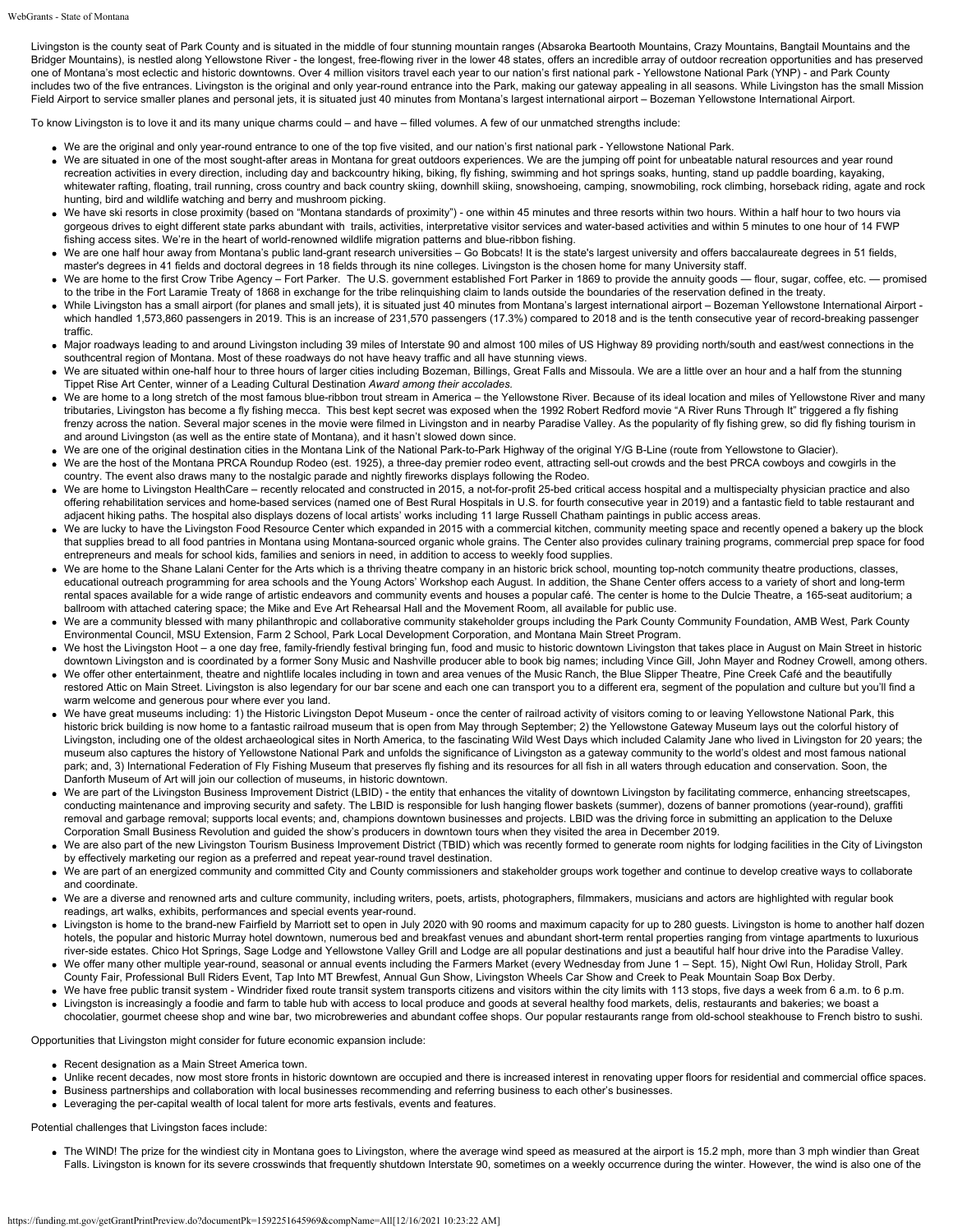likely reasons Livingston has stayed small and not as developed as neighboring Bozeman, retaining our small-town charm that appeals to so many.

- The perception that Livingston is a gateway into Yellowstone National Park and not a destination to spend more time in before or after visiting the Park.
- COVID19 related issues (and future issues) that will reduce visitation to the area, may lead to some small business closures and fewer funds in local and state government infrastructure reserves.
- Largely seasonal visitation patterns with most tourist traffic occurring in July and August, and the shoulder seasons of May and June and September. Businesses must budget strategically for lean months.
- National and world events including terrorism, infectious diseases, climate change (effecting water temps on our much loved and over-fished Yellowstone River) and natural disasters (floods and wildfires) that impact tourism.
- Increasing use of local housing as short term rentals in Park County has made affordable housing a challenge for those working in the service and tourism industries. It also distorts the occupancy and average daily room rates at traditional lodging properties.
- Managing greater numbers of visitors and traffic flow negatively impacts County and City infrastructure. In 2019, another local option tax was introduced to the Montana Legislature, which would have allowed citizens to decide whether to impose a sales tax in Park County in order to pay for specific projects. The legislation would have given power to local voters, stressing it could be a way to lower local property taxes and raise more money from tourists who use local infrastructure but do not financially support it.
- There is no convention center in Livingston, or in Park County, to bring visitors to the area, create and sustain jobs, and generate direct and indirect spending and increase tax revenue.
- Lack of public transportation to and through YNP and increased tourist traffic to and through the Park.

With 58% of the land base in our County shared with Yellowstone National Park, Custer Gallatin National Forest, the Absaroka Beartooth Wilderness and other state land management agencies, Livingston and the surrounding areas offer more spectacular and pristine environments and landscape than anywhere else in the State of Montana. As the original and only yearround entrance into the nation's first national park - which is also consistently ranked in the top 5 most popular national parks - and situated 10 minutes to 45 minutes away from eight state parks, fourteen fishing access sites and several dozen trailheads, Livingston offers visitors many different ways to experience our unspoiled nature. As a gateway community, Livingston provides visitors with an appealing and unique mix of gift shops, dining experiences, coffee shops and bakeries, art galleries, museums, live theatre performances, music venues, parks and trails and friendly residents. Livingston has eight motels (and a new Fairfield Inn set to open in July 2020) that host visitors who enjoy Livingston's attractions and ease as a jumping off point to countless natural features. Park County is a wonderland of Montana moments for diverse visitors; world-class fly fishing, destination fine dining, whitewater rafting, dog sledding, challenging peak summits, relaxing hot springs, horseback trail rides, backcountry skiing, wildlife photo safaris, bonfire story time, big game hunting, mountain bike trail rides, riverside picnics, dancing to live music outdoors, enjoying local arts and often rubbing elbows with celebrities and local characters.

#### **Describe your destination.**

The overall goal of this first year as the newly designated CVB is to hone marketing plan goals that address the three phases of the travel decision process and complements what other CVBs and Tourism Regions have successfully utilized in targeting Montana visitors.

Inspiration: By employing authentic, enthusiastic and effective multi-media communication and outreach, the Livingston CVB will leverage Montana branding quidelines with a selection of inspiring imagery (Livingston is home to a wealth of fabulous photographers and videographers) and creative content in order to increase the desire to visit Livingston. The Montana Office of Tourism and Business Development (MOTBD) focuses a great deal of marketing efforts on Yellowstone National Park and mountain adventures; Livingston is situated in the heart of these amenities and is a natural jumping off point to begin explorations into those areas. Existing MOTBD branding imagery can be leveraged with Livingston's unmatched amenities; targeted messages can help inspire exploration of the area. We will develop our new CVB website (tentatively reserved as [www.explorelivingstonmt.com](http://www.explorelivingstonmt.com/) as we finalize our messaging, tagline and branding) which will focus on where to stay, dine, shop and explore. From the website, a mobile app will be developed so that the content we have on our website can be in a user-friendly mobile app format. Increased social media presence and posts will be developed and disseminated and print advertising will be designed and distributed to local hotels, businesses and Yellowstone Country CVB partners. We'd also like to develop "selfie-station" geotagging maps where visitors can take selfies in front of iconic Livingston sites for organic peer-to-peer outreach and marketing. This could be a 'treasure hunt' feature with opportunity to win local prizes or gift certificates.

Orientation: Our intent this first year as the new CVB is to focus efforts on providing a state of the art and up-to-date website and mobile app; new and expanded social media venues; and, print ads and materials. Marketing materials will include information about lodging; food/restaurants; business services; tourist destinations; area events; fishing reports; local culture, history .<br>and art; a community calendar; other areas to explore in Park County and in Yellowstone Country; area trailheads; maps and more. Because visitors to Montana have so many destinations to choose from when arriving from any direction of the state, we would like to work with Yellowstone Country and MOTBD tools to help visitors plan multiple day vacations within our great state, including regional road trips with insider tips on highlights and hidden gems.

Facilitation: Through strategic placement and availability of printed materials, easy access to downloadable marketing materials via our mobile application and website and continued positive networking and social media, the Livingston CVB will attract intentional and unintentional visitors with many opportunities to experience places to stay, eat, shop and explore. Other marketing plans will include presenting visitors with all the information one would need to have an exceptional experience in the Livingston area and to help them think about neighboring areas in Yellowstone Country that would further enhance their stay. The CVB with TBID and LBID member assistance is in the process of securing a downtown and historic space to provide a quaint and inviting visitor center that we hope to have staffed with trained and knowledgeable volunteers, ideally partnering with recreation specialists for more in-depth information, and direct access to outdoor equipment and services, like fishing and hiking guides.

#### **Optional: Include attachments here**

*a. Define your target markets (demographic, geopgraphic and psychographic).*

Demographic: Livingston provides a plethora of outdoor exploration activities mixed with historic downtown shopping, cultural and dining experiences that appeal to a very wide demographic. Recently featured in the *New York Times Style Magazine*, author Natalie Storey penned "With Yellowstone National Park just an hour's drive away, Livingston is a perfect base camp for hikers, and the town's fishing guides make it their business to know every curve of the Yellowstone River. But the park's mountains, streams and forests also play an integral role in the wild, eclectic art found in the community's myriad galleries and boutiques. Considering Livingston's lively restaurants, Old West architecture and three charming, well-stocked bookstores, visitors could be forgiven for opting to stay firmly within the town limits."

Traditional tourism marketing in the area has focused on one-time visitors, often (1) families, on their way to Yellowstone. While that will continue to be a key group to target, with this new CVB iteration we'd like to expand that reach to bring more regional and repeat visitors. Livingston has been a (2) fly-fishing mecca for nearly a century and while it remains a multi-milliondollar industry and employs many in the region, the Yellowstone is becoming overfished and housing developments are further putting pressure on the river's health. Fly fishing fans often return annually and we'll continue to welcome them but would like to expand our (3) river sports (kayaking, stand up paddle boarding, floating, white water rafting) and outdoor enthusiast (hikers, campers, climbers, bikers) markets; highlighting the lesser known trails, areas and corners of the County where people can enjoy a more solitary connection with nature. (4) Ecotourism is a growing niche and as many businesses in our area are aware of their carbon footprint and environmental impact, we can highlight those options, including health food, vegetarian, and vegan options, to travelers who care deeply about the issues. We want to increase the outreach to (5) winter sports enthusiasts who enjoy cross country, backcountry and nearby downhill skiing, snow shoeing, sled dog rides, hot springs and day trips to Yellowstone as well as cozy winter dining and holiday events. Those who enjoy the (6) arts; from theatre, to music, to literature, to fine art are also a demographic that can be targeted more with literary tourism, art access and events, theatre and dining packages and music or live theatre getaways. (7) Hunting and related sportsmen are another distinct demographic who will require targeted outreach and amenities. (8) Destination weddings are an increasing demographic and Park County has an abundance of beautiful locations for weddings and caterers, florists and photographers able to make the occasion exceptional. While Livingston can be an excellent budget friendly choice, we also have amenities that appeal to those with (9) higher-end budgets and enjoy luxury spa experiences, gourmet picnics and wines, fine dining, shopping for bespoke fashion, original art and rare antiques or books. Finally, the (10) Western mystique of dude ranch experiences to create lasting memories for the whole family is another demographic that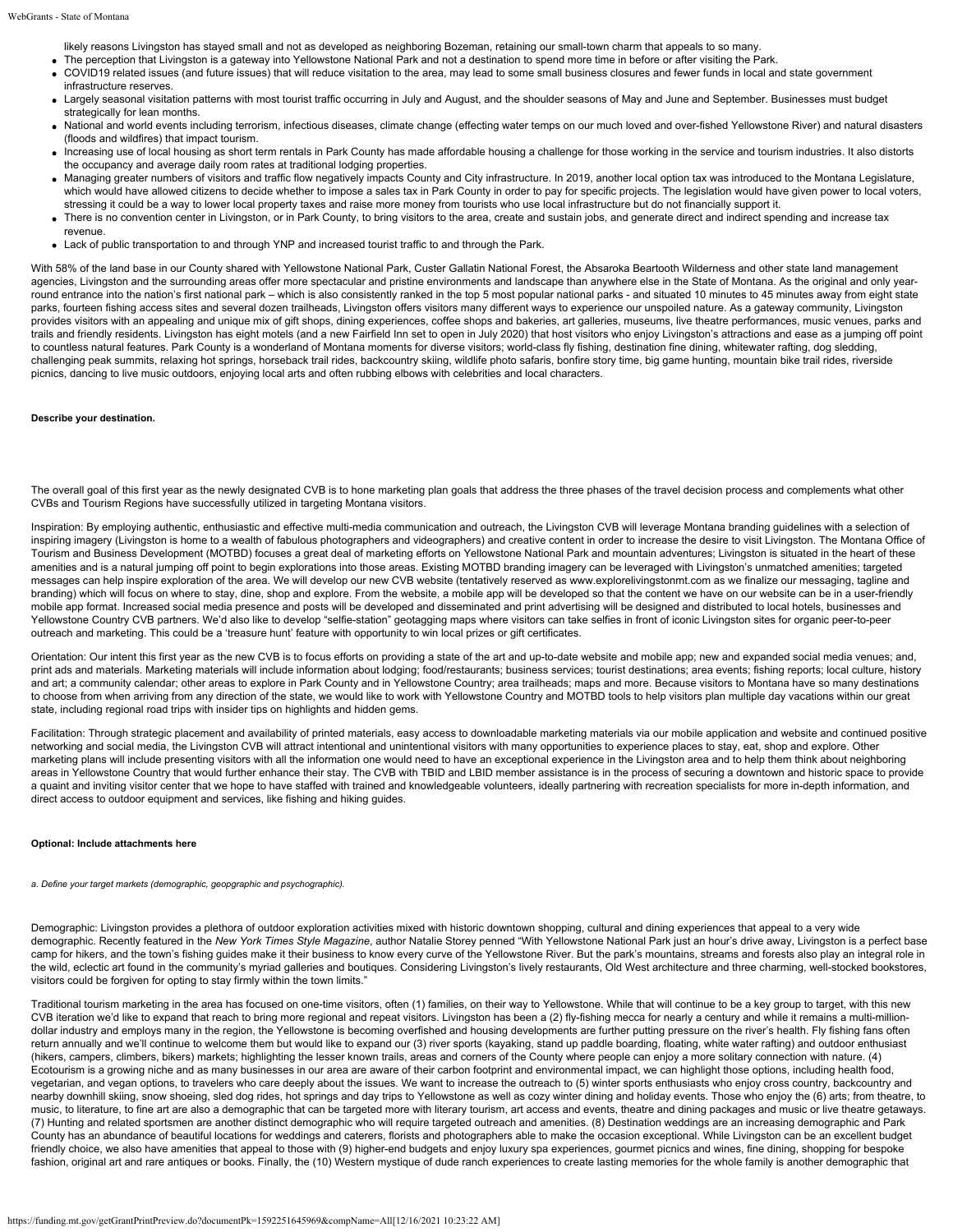can be successfully targeted and matched with area resources. There is some overlap with the above demographics but younger, hip, professionals looking for a weekend getaway are drawn to Livingston's outdoor recreation, microbreweries, on-trend restaurants, record store, tattoo parlors, live music and stylish boutiques.

Geographic: Many people living in Montana and the greater Yellowstone area love the laid-back, quiet and quirky aspects that the region has long embodied. But as Montana communities become busier, more populated or are no longer thriving, many long for an authentic experience where they will still be blown away by nature but have easy access to modern and erudite amenities. Livingston is that rare place. Repeat and regional visitors are more likely to visit year-round, return to favorite shops, eateries and hotels and form connections and relationships in the area, creating a more stable income stream for Livingston and Park County.

A similar but wider geographic target is surrounding states; especially those with urban centers, that are within driving distance. As the world recovers from the coronavirus epidemic there will be a greater desire to avoid airports, crowded urban areas and attractions, and more desire to take lower-cost regional vacations where social distancing is built into the environment, as it is in our area.

Winter sports enthusiasts in areas where the snowfall has diminished are a potentially rich vein to tap, following more research on where these hot spots are.

As social media and online access has automatically made much marketing national and international, we can target some of our outreach budget to that world-wide demographic in the future as we track travel trends in the coming year. This year, we would like to research national print media and markets for more micro-targeting of the above demographic niches.

Psychographic: The target demographics and geographic areas discussed above will be segmented with the intention to appeal to, and manage expectations and satisfaction with, that demographic's experience exploring Livingston. In some cases that segmentation will be messaging and language, others with resources and assets listed and others through the specific medium and intended audience. We envision our website will include category portals tailored to specific demographics and/or the types of vacations/visits people are seeking. Internally, we will utilize individual 'personas' to represent each demographic to help aim our messaging to each segment.

Overall, however, our perspective will be that we want visitors to feel welcome, at home, relaxed, well cared for and have such a great time that they want to return. We will also include the perspective that this is our home and we have great respect for wilderness, wild animals, rural values, a clean environment and civil behavior and expect visitors to share and respect those values.

#### *b. What are your emerging markets?*

Emerging markets we feel comfortable pursuing include regional weekend and staycation visitors, especially in the first year during the coronavirus pandemic. These markets might include, but are not limited to:

- Destination weddings, coordinating with local venues and vendors.
- Water sports fans in addition to fishing stand up paddle boarders, kayakers, floaters and white-water rafters.
- Year-round outdoor enthusiasts (cross country, back country and downhill skiers, snowshoers, Yellowstone winter visitors, hikers, campers, climbers, bikers) with access to rental equipment and locals' adventure recommendations.
- Foodie and farm-to-table visitors to educate and excite visitors about our restaurants, boutique health markets, farmer's markets and farm-to-table programs (school, hospital, food pantry, local ranchers, aquaponic and greenhouse producers).
- Eco-tourists focused on footprint reduction (including local public transport and bike rentals) and healthy food choices (some overlap with food conscious marketing).
- Arts packages pairing theatre, film festivals, music festivals, art walks, readings with restaurant and hotel stays.
- A subset of the arts marketing is literary tourism with book store visits, readings, a tour and information about Livingston's noted writers, with overlapping movie and music ties.
- Those seeking luxury amenities, including spa experiences, gourmet picnics and wines, fine dining, shopping for bespoke fashion, original art and rare antiques or books.

#### **Optional: Include attachments here.**

*c. What research supports your target marketing?*

Research on each of the existing and emerging markets for Livingston and the Park County area has been utilized from the following sources:

- Montana Office of Tourism and Business Development
- Institute for Tourism and Recreation Research Statewide Nonresident Travel Study
- Key Trends, Dependencies, Strengths, and Vulnerabilities in Park County, Montana, and its Area Economy University of Montana Dr. Larry Swanson, PhD
- Livingston Business Improvement District [www.downtownlivingston.org](http://www.downtownlivingston.org/)
- "A Guide to Livingston, Montana, the Literary Town on the Yellowstone River" NY Times 2019
- Livingston Area Chamber of Commerce -<https://livingston-chamber.com/>
- Visitors Guide Livingston, Montana Vacations<https://livingstonmontana.com/resources/visitors-guide/>
- Montana Destination Brand Research Study -<https://www.marketmt.com/Portals/129/shared/docs/pdf/brandResearch.pdf>
- "The Mountain Town That's Waiting to Be Discovered" Airbnb 2016
- ISSUU
- Trip Advisor

1) Consistent, professional marketing, targeting a wide demographic.

2) An increase in repeat and regional visitors.

3) Strategic, guided growth of sustainable tourism to markets and niches that increase local economic stability while minimizing environmental and cultural impact on local resources and residents.

*a. In what types of co-ops with MTOT would you like to participate?*

It will be important to be involved with a fall and/or winter advertising/marketing promotion opportunity. While Livingston doesn't have a ski resort in the community or county, we are located just 40 minutes from Bridger Bowl, 1.5 hours from Showdown Ski Resort and two hours from Red Lodge Mountain Resort or Big Sky Resort. Livingston also offers multiple trailheads and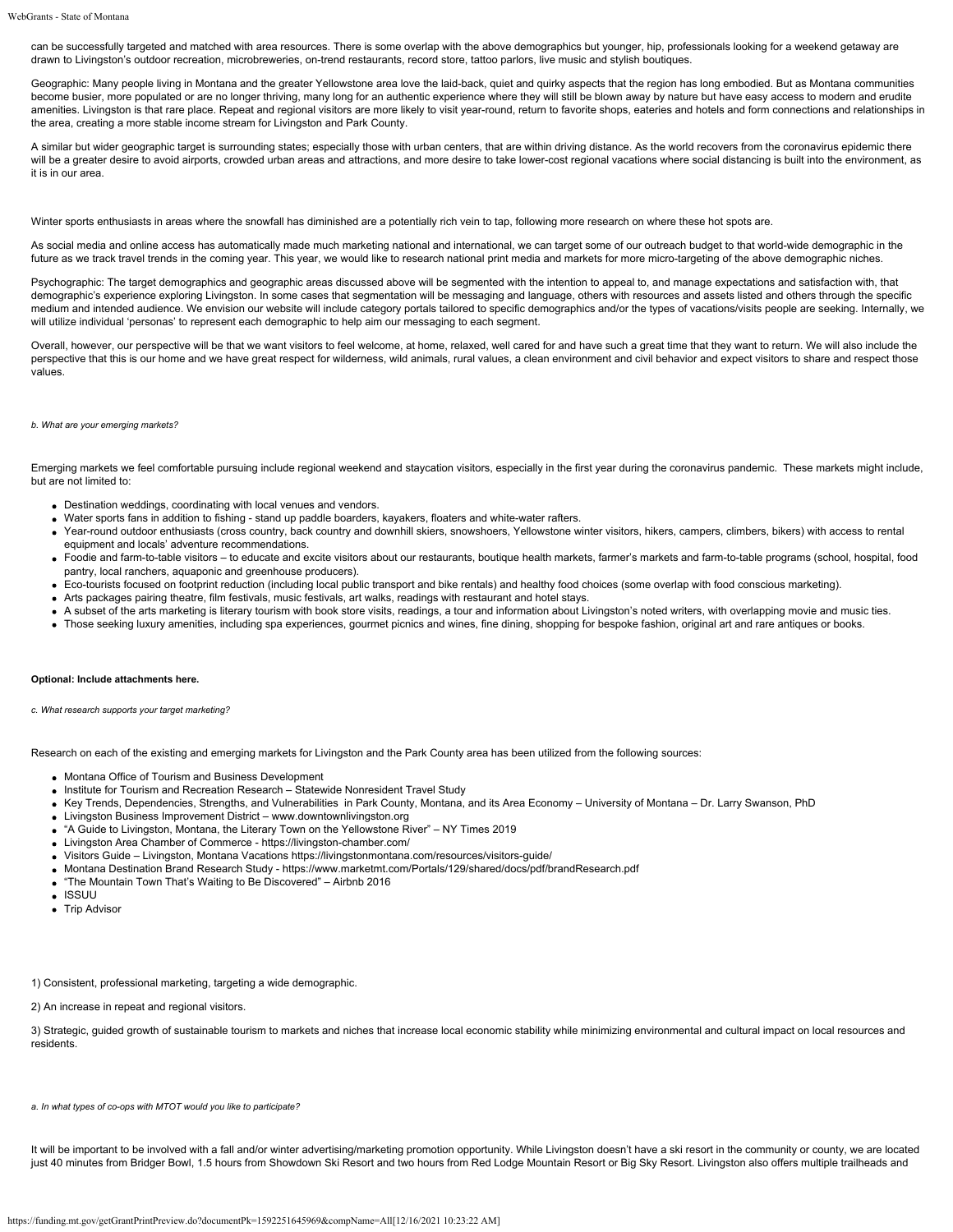forest service roads that are heavily utilized by a growing number of cross country and back country skiers. As the only winter gateway to Yellowstone National Park, we'd like to partner on some promotions. Additional opportunities may include co-op outreach to culinary and arts tourism niches as appropriate and Yellowstone National Park marketing to national and international markets.

### [LBID App for Assistance Grant Application Form.pdf](https://funding.mt.gov/fileDownload.jsp?filename=1588170317406_LBID+App+for+Assistance+Grant+Application+Form.pdf)

### **Optional: Include attachment here.**

*b. In what other types of co-ops would you like to participate? (Regions/CVBs, etc.)*

When the Livingston Area Chamber of Commerce was the past designated CVB for Livingston, they participated in a variety of joint ventures/cooperative projects that included press trips, media events, trade shows such as IMEX and marketing campaigns. We look forward to continued partnerships and will actively seek further appropriate opportunities.

Nearby Bozeman is a bustling hub with a strong tourism and downtown partnership alliances that we are eager to work with. Many in Bozeman laud Livingston as the place they like to get away to, and we appeal to similar markets of outdoor enthusiasts, Yellowstone National Park travelers, skiers, foodies and lovers of the arts so can coordinate plans and engage in mutual recommendations.

Other co-op opportunities that would be important to pursue would include the neighboring communities of Park County, those that might not necessarily have the hotel room capacity to serve all of our visitors, but offer additional opportunities and unique characteristics that summon people to stay in Livingston as their home base and venture to the nearby communities during the day.

Northern Park County communities of Wilsall and Clyde Park are nestled in the Shields River Valley which is part of the original "YG - Bee Line" Route to Glacier National Park from YNP. Clyde Park is the only other incorporated community in Park County and Wilsall is the northernmost community in the County, located approximately 30 miles from Livingston. The Crazy Mountains and the Bridger Range surrounding these two ranching communities provide unbeatable views and multiple outdoor recreation amenities, popular for fishing, hiking, snowmobiling and cross-country skiing. They also offer rustic dining and bar experiences to further flavor the day trip.

From Livingston, most travelers head south toward the north entrance of Yellowstone National Park. Traveling alongside the Yellowstone River down US Highway 89, the valley opens into miles of mountain views and spectacular western ranches. The small and friendly community of Emigrant is named for the nearby mountain, Emigrant Peak, which rises to an altitude of 10,960 feet. The area offers plenty of fishing opportunities as well as camping and floating. Side trips from this part of the County include visits to the Custer Gallatin National Forest, Absaroka-Beartooth Wilderness, the small community of Pray, and the popular resorts Chico Hot Springs and Sage Lodge. To the west are drainages popular for multitudes of outdoor activities including the Tom Miner Basin, Big Creek and Trail Creek.

Continuing south through the famous Yankee Jim Canyon, the second largest community in Park County is the quaint and colorful Gardiner. The town sits on the north edge of YNP, making it the only year-round entrance into Yellowstone. Gardiner's small-town Montana charm, natural splendor and abundant wildlife truly make it a unique "home on the range" for nearly 900 residents. In 2017, the town received a much-needed \$22 million facelift, which beautified the town with historic-looking street lamps, trees lining Park Street, new parking areas and necessary infrastructure improvements.

From Gardiner, Park County's smallest towns include Cooke City and Silver Gate, accessed via US Hwy 212, leading to the southern-most part of Park County. Silver Gate is located on the Montana/Wyoming border at the northeast entrance into Yellowstone National Park. Cooke City is one of the entrances into YNP and is popular for the world-famous Absaroka-Beartooth Highway (ABH) that connects Cooke City with Red Lodge. The alpine and structural wonder of the Beartooth Highway, an "All-American Road" generally opens in late May. Visitors come from around the world to visit the two communities before and/or after they experience the ABH summer snowfields, high-mountain vistas and legendary curves. While postponed until 2021, Cooke City will host the International Hemingway Conference, as Earnest Hemingway spent many summers in the area (and much of his family settled in the region).

Another popular destination easily reached from Livingston is the award-winning Tippet Rise arts center outside of Fishtail with few lodging options but offering tours (bus or bike) of their many miles of outdoor sculptures and breathtaking views of the Beartooth Mountains and plains.

*c. What types of co-ops have you done in the past? Were they successful - why or why not?*

The history of past ioint ventures as Livingston CVB is vague and not readily available from Livingston Area Chamber of Commerce (who, through April 2020, had been the designated CVB); the most recent marketing plan presented by the Chamber indicated a completed joint venture with Yellowstone Country for spring and summer seasons with minimal results. No reason for the lack of results was indicated.

As the newly designated CVB for Livingston, LBID has historically collaborated with diverse entities and groups including collaboration with Livingston HealthCare, Yellowstone Bus Tours, Windrider Transit and Give A Hoot through Park County Community Foundation for banner production and hanging on our historic lamp posts in the LBID downtown area. The LBID supports and promotes local events with nonprofit and business groups including the Hoot Music Festival, Tap Into Montana Brew Fest, Farmer's Markets, and the Night Owl Run. While vying to be featured on the Small Business Revolution television show recently, we worked with neighboring community entities to rally voters around the country including the neighboring Sweet Grass Chamber of Commerce, Montana Chamber of Commerce, Park County Community Foundation, Governor's Office of Economic Development, Montana Ambassadors, Prospera Business Network, Montana State University Extension Office, Montana Film Office, City and County Commissioners, Montana House of Representative Laurie Bishop, representatives of Governor Bullock and Jon Tester, as well as local business leaders, television and newspaper reporters, local filmmakers, writers, photographers, and cultural influencers with local ties like Jeff Bridges. Our work during this time with local businesses outside of the downtown Business Improvement District was strong and many indicated a desire to work more closely with LBID in the future – even requesting to expand LBID boundaries so that more businesses could be included in our group.

## **Optional: Include attachments here.**

**Optional: Include attachments here.** [LBID Strategic Plan Updated 1.2019.pdf](https://funding.mt.gov/fileDownload.jsp?filename=1588170317392_LBID+Strategic+Plan+Updated+1.2019.pdf)

**Optional: Include attachment here:**

## *Marketing Segment, Method & Budget*

| <b>∣Marketing</b><br>Segment | Marketing<br>Method | Describe vour<br>method. | Provide<br>supporting<br>research/statistics. | How do voul<br>plan to<br>measure<br>success? | Provide a brief<br>rationale for this<br>method. | Estimated<br>budget<br>for<br>method. | <b>Marketing Method Evaluation</b> | Add'I Attchmnt |
|------------------------------|---------------------|--------------------------|-----------------------------------------------|-----------------------------------------------|--------------------------------------------------|---------------------------------------|------------------------------------|----------------|
|                              |                     |                          | IWe have no past                              |                                               |                                                  |                                       |                                    |                |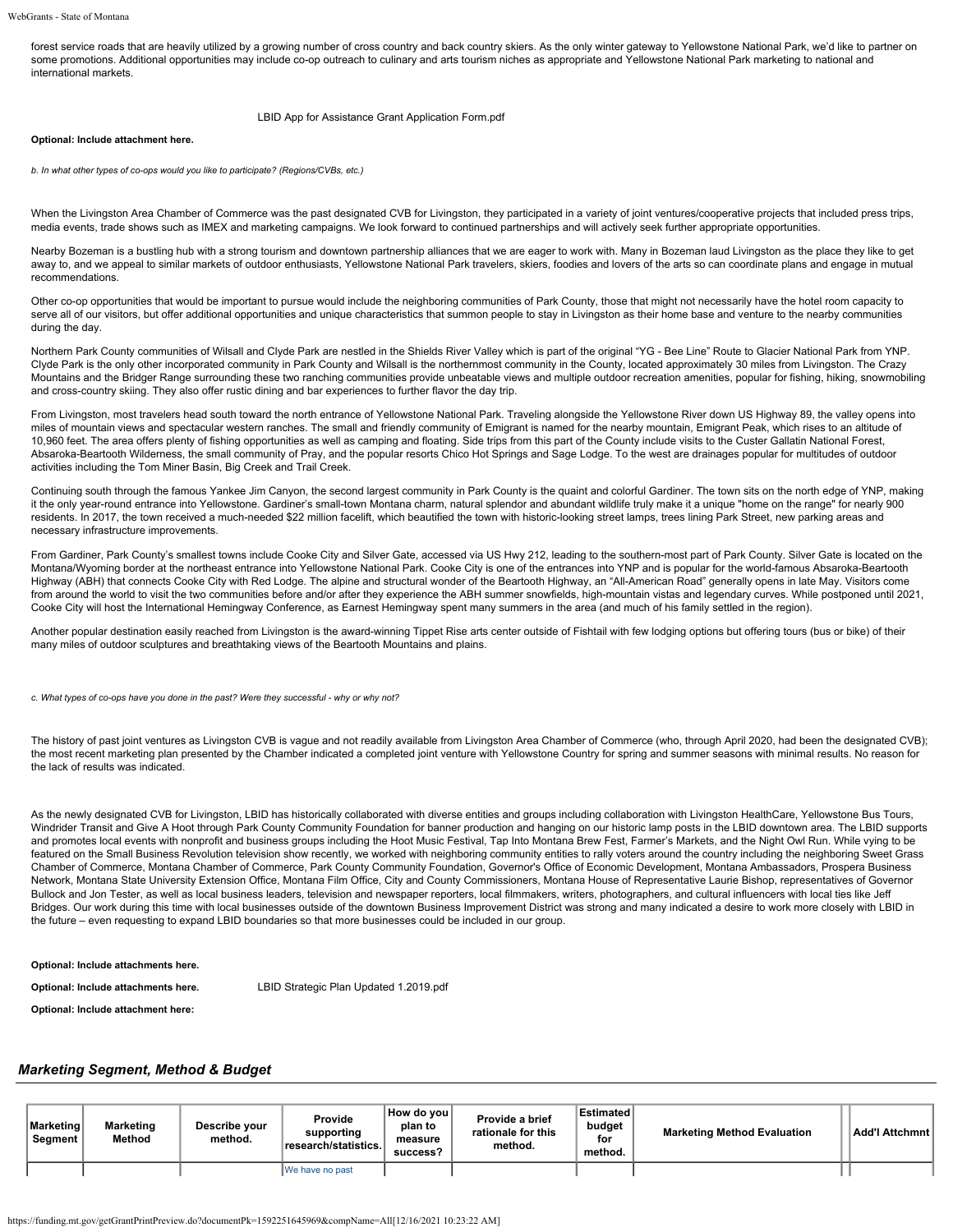WebGrants - State of Montana

| Consumer | <b>Social Media</b>                      | As the new CVB, we<br>will create new Explore<br>Livingston Facebook,<br><b>Instagram and Youtube</b><br>Channels, build brand<br>awareness through<br>consistent content of<br>value to visitors. We will<br>share content from local<br>photographers, visitors,<br>and hospitality<br>businesses to increase<br>our reach while<br>minimizing expenses.<br><b>Building hashtag</b><br>awareness for<br>#ExploreLivingstonMt<br>will help social media<br>users recognize and tag<br>us in relevant content.<br>Content will include<br>events, safety<br>information,<br>inspirational images,<br>and seasonal features<br>to build cohesive and<br>responsive social media<br>platforms visitors can<br>rely on for information<br>and inspiration to visit<br>Livingston.                                                                                                                                                                                                                                                                                                                                                                                                                                                                                                                                                                                                                                               | <b>Livingston CVB social</b><br>media statistics to use<br>as a basis as this is our<br>first year, however, we<br>are able to draw<br>information from<br>multiple area resources<br>including: 5 Ways<br>Social Media has<br><b>Transformed Tourism</b><br>Marketing<br>(Entrepreneur 2017);<br>Social Media and<br><b>Tourism Marketing:</b><br><b>Complete Guide (Digital</b><br>Nuisance Blog 2020);<br>The Impact of Social<br>Media on the Tourism<br><b>Industry (Hospitality Net</b><br>2015); and, Online Viral<br><b>Marketing in Tourism</b><br><b>Industry - Social Media</b><br><b>Marketing (Tourism</b><br>Review News 2020).<br>During LBID's Small<br><b>Business Revolution</b><br>campaign this winter,<br>our statistics<br>demonstrated an ability<br>to reach 1,000 people<br>for every \$10 we spent<br>on boosted Facebook<br>posts, we quadrupled<br>our followers in two<br>months, and our post<br>reach was multiplied<br>ten times with 'call to<br>action' posts. | Success will be<br>measured by<br>engagement<br>with our new<br>social media<br>platforms,<br>number of<br>followers and<br>reach as well<br>as number of<br>posts and<br>videos on a<br>new YouTube<br>channel. Our<br>goal in this first<br>year for social<br>media<br>followers in<br>FY20/21 is<br>1,000 for<br>Facebook and<br>1,500 for<br>Instagram<br>followers. | Social media is now<br>considered the most<br>significant part of any<br>marketing mix and is also<br>one of the most cost-effective<br>ways to engage our followers<br>and access their circles of<br>contacts. It also has built-in<br>metrics to measure the<br>effectiveness of various<br>campaigns, posts, and<br>content as well as targeted<br>demographics for paid<br>content. Ongoing growth in<br>followers will be a<br>measurable indicator that our<br>strategy is effective and our<br>content valuable to target<br>markets. | \$2,000.00 | This method was successful. We created brand<br>new Facebook, Instagram, and Youtube channels<br>for Explore Livingston with a baseline of zero<br>followers to: Facebook (538 followers, 336 posts,<br>63,930 organic reach, 56,582 paid reach);<br>Instagram (1,256 followers, 296 posts, 119,567<br>organic reach); YouTube (5 custom videos, 254<br>views, video weblinks on website.) We fell short of<br>our goal of 1,000 Facebook followers and 1,500<br>Instagram followers by the end of FY21. We will<br>continue to use these methods with more paid<br>campaigns to build followers and promote our<br>brand awareness and engagement to our<br>website.                               | hogsback.png |
|----------|------------------------------------------|------------------------------------------------------------------------------------------------------------------------------------------------------------------------------------------------------------------------------------------------------------------------------------------------------------------------------------------------------------------------------------------------------------------------------------------------------------------------------------------------------------------------------------------------------------------------------------------------------------------------------------------------------------------------------------------------------------------------------------------------------------------------------------------------------------------------------------------------------------------------------------------------------------------------------------------------------------------------------------------------------------------------------------------------------------------------------------------------------------------------------------------------------------------------------------------------------------------------------------------------------------------------------------------------------------------------------------------------------------------------------------------------------------------------------|--------------------------------------------------------------------------------------------------------------------------------------------------------------------------------------------------------------------------------------------------------------------------------------------------------------------------------------------------------------------------------------------------------------------------------------------------------------------------------------------------------------------------------------------------------------------------------------------------------------------------------------------------------------------------------------------------------------------------------------------------------------------------------------------------------------------------------------------------------------------------------------------------------------------------------------------------------------------------------------------------|---------------------------------------------------------------------------------------------------------------------------------------------------------------------------------------------------------------------------------------------------------------------------------------------------------------------------------------------------------------------------|-----------------------------------------------------------------------------------------------------------------------------------------------------------------------------------------------------------------------------------------------------------------------------------------------------------------------------------------------------------------------------------------------------------------------------------------------------------------------------------------------------------------------------------------------|------------|-----------------------------------------------------------------------------------------------------------------------------------------------------------------------------------------------------------------------------------------------------------------------------------------------------------------------------------------------------------------------------------------------------------------------------------------------------------------------------------------------------------------------------------------------------------------------------------------------------------------------------------------------------------------------------------------------------|--------------|
| Consumer | Radio & Television<br><b>Advertising</b> | Radio advertisers are<br>once again dedicating<br>increasing budgets to<br>marketing over the<br>radio airwaves. Even in<br>the digital age, radio<br>advertising is still seen<br>as a highly effective<br>and viable marketing<br>medium. Radio will<br>allow our message to<br>be delivered to a<br>targeted and captive<br>audience at a cost that<br>is much lower than<br>most advertising<br>mediums. This<br>marketing method is<br>one of the few<br>advertising mediums<br>that includes a built-in<br>loyal audience. Most<br>radio listeners have one<br>or two favorite radio<br>stations they tune in to<br>regularly. Heavy radio<br>users work listening into<br>their daily habits and<br>have specific times they<br>tune in. Our radio<br>advertisements will be<br>tailored to specific times<br>of day and radio<br>programs to ensure we<br>target our desired<br>audience at the exact<br>right time and are<br>associated with content<br>they prefer. There are a<br>number of original<br>content regional radio<br>programs that we can<br>advertise during to<br>further hone our<br>targeted reach.<br>In this first year, and<br>due to COVID-19<br>impacts, we will focus<br>on the regional drive<br>market to encourage<br>repeat and regular<br>visitors to vacation and<br>road trip to the<br>appealingly located and<br>sparsely populated<br>Livingston area,<br>highlighting seasonal | With the advancement<br>in technology, radio<br>advertisements are<br>becoming better when it  <br>comes to quality.<br>Despite the competition<br>from other forms of<br>advertisement, Nielson<br>Audio reports 243<br>million people listen to<br>the radio, and have the<br>potential to listen to<br>advertisements. Every<br>day, around 59% of the<br>total American<br>population is listening to<br>a radio program. 25%<br>of those who are<br>listening to radio<br>advertisements are<br>buying the product<br>advertised after hearing<br>it from the radio. Radio<br>is one of the most<br>accessible forms of<br>media in the world<br>today, despite the<br>prevalence of the<br>internet and television.                                                                                                                                                                                                                                                                        | Will will place<br>underwriting<br>ads in our<br>regional drive<br>market with<br>Yellowstone<br><b>Public Radio</b><br>with five ads<br>per week.                                                                                                                                                                                                                        | Radio advertisements can be<br>more memorable compared<br>to written and visual ads.<br>According to researchers,<br>sound can be stored<br>effectively inside memory for<br>longer than visuals. This is<br>the reason why some<br>companies are doing their<br>best to create a memorable<br>jingle that will stay in the<br>minds of those who will listen<br>to it. Also, there are positive<br>associations with advertising<br>that is in conjunction with<br>preferred radio shows and<br>times.                                       | \$2,000.00 | This method was successful. Due to the<br>pandemic, we focused on the regional drive<br>market with Yellowstone Public Radio which has a<br>statewide reach, and adjusted our underwriting<br>message seasonally, including Montana Aware<br>messaging. We ran 3 ads per week during general<br>programing and 2 ads per week underwriting "56<br>Counties," a program highlighting Montana<br>counties. As the pandemic impact on travel<br>patterns changes, we intend to expand from the<br>drive market to the national market and are<br>unlikely to use this method of regional radio<br>advertising except to market destination events<br>bringing regional visitors to stay in Livingston. |              |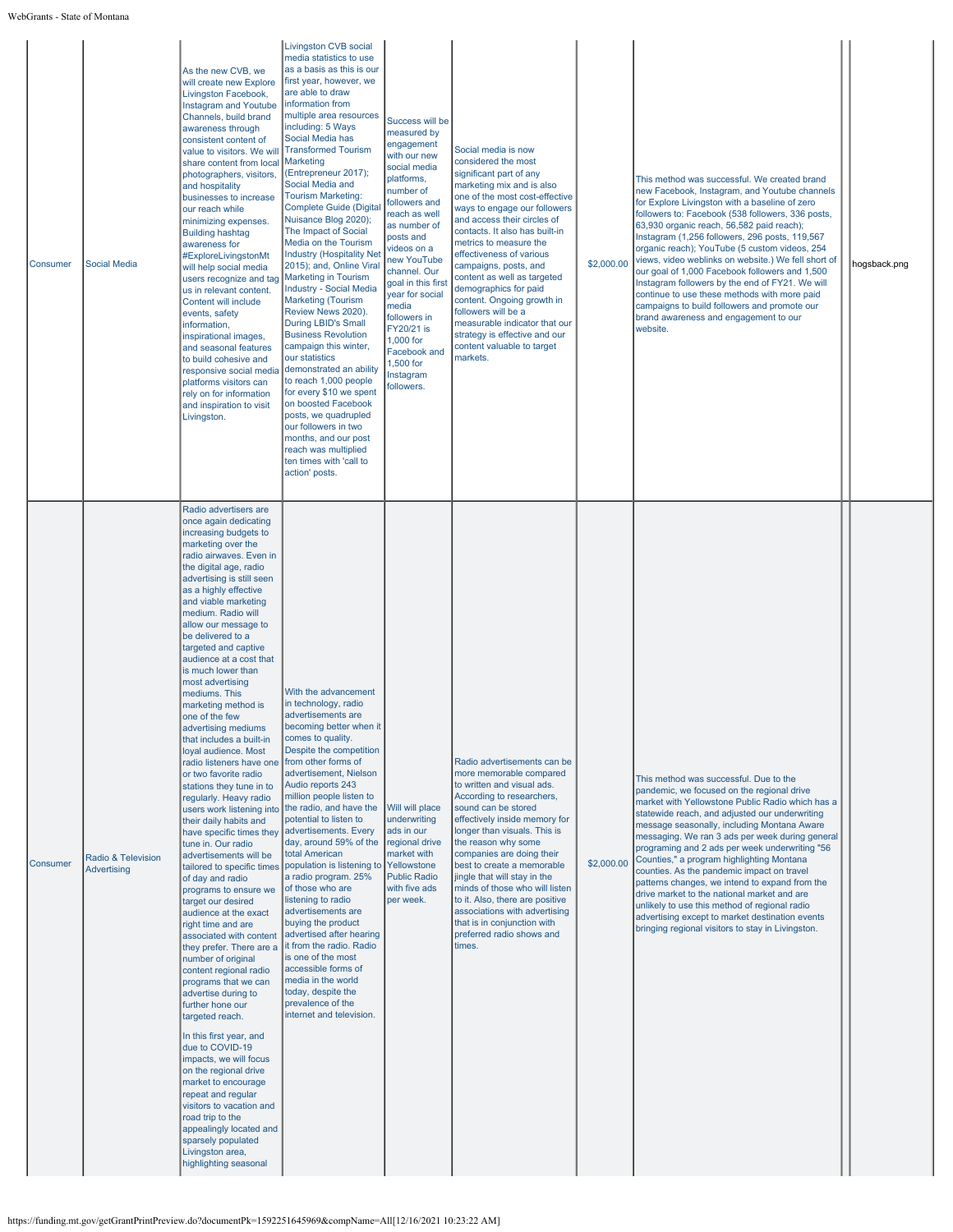|          |                          | recreation, activities,<br>and our rich arts and<br>culture offerings.                                                                                                                                                                                                                                                                                                                                                                                                                                                                                                                                                                                                                                                                                                                                                                                                                                                                                                                                                                                                                                                                                                                                                                                                                                                                                                                                                                          |                                                                                                                                                                                                                                                                                                                                                                                                                                                                               |                                                                                                                                                                                                            |                                                                                                                                                                                                                                                                                                                                        |            |                                                                                                                                                                                                                                                                                                                                                                                                                                                                                                                                                                                                                                                                                                                                                                                                                                                                                                                                                                           |                                    |
|----------|--------------------------|-------------------------------------------------------------------------------------------------------------------------------------------------------------------------------------------------------------------------------------------------------------------------------------------------------------------------------------------------------------------------------------------------------------------------------------------------------------------------------------------------------------------------------------------------------------------------------------------------------------------------------------------------------------------------------------------------------------------------------------------------------------------------------------------------------------------------------------------------------------------------------------------------------------------------------------------------------------------------------------------------------------------------------------------------------------------------------------------------------------------------------------------------------------------------------------------------------------------------------------------------------------------------------------------------------------------------------------------------------------------------------------------------------------------------------------------------|-------------------------------------------------------------------------------------------------------------------------------------------------------------------------------------------------------------------------------------------------------------------------------------------------------------------------------------------------------------------------------------------------------------------------------------------------------------------------------|------------------------------------------------------------------------------------------------------------------------------------------------------------------------------------------------------------|----------------------------------------------------------------------------------------------------------------------------------------------------------------------------------------------------------------------------------------------------------------------------------------------------------------------------------------|------------|---------------------------------------------------------------------------------------------------------------------------------------------------------------------------------------------------------------------------------------------------------------------------------------------------------------------------------------------------------------------------------------------------------------------------------------------------------------------------------------------------------------------------------------------------------------------------------------------------------------------------------------------------------------------------------------------------------------------------------------------------------------------------------------------------------------------------------------------------------------------------------------------------------------------------------------------------------------------------|------------------------------------|
| Consumer | <b>Print Advertising</b> | Print advertising will be<br>an important part of our<br>marketing mix. A report<br>by Deluxe Corporation<br>in 2018 related the<br>benefits of print<br>marketing and found<br>that businesses in the<br><b>United States spent</b><br>\$13.5 billion on social<br>media advertising in<br>2017, and social media<br>spending is expected to<br>hit \$17 billion by 2019.<br>However, in a survey,<br>76 percent of small<br>businesses say that<br>their ideal marketing<br>plans include online<br>and print marketing.<br>Advertising in popular<br>regional and state-wise<br>publications we will be<br>able to share the story<br>of Livingston and its<br>many amenities.<br>Because we were just<br>designated the CVB in<br>April 2020 and because<br>of COVID-19 issues, we<br>pivoted our marketing<br>strategy from the<br>traditional focus of<br>promoting tourism from<br>across the<br>nation/international<br>market to providing<br>pertinent information<br>about pandemic<br>impacts on travelers<br>and traveling. Our goal<br>for all marketing<br>segments is to help the<br>State of Montana and<br>our local communities<br>stay safe. With this in<br>mind, we will be<br>focusing print<br>advertising methods<br>with themes that<br>encourage those in the<br>regional drive market to<br>plan visits to Livingston<br>to enjoy our many<br>outdoor recreational<br>amenities and small-<br>town cultural assets. | <b>Six Reasons Why Print</b><br><b>Marketing is Thriving</b><br>(Target Marketing<br>2019); What Are the<br><b>Advantages of Print</b><br><b>Media Over Electronic</b><br>Media? (Macromark<br>2019); and, Print is not<br>Dead: How the<br>Tourism Industry can<br><b>Benefit from Print</b><br><b>Adverts (Vi Free Press</b><br>2019). Additionally, the<br>publications we have<br>been researching for<br>print ads reach well<br>over 20,000 readers per<br>publication. | Print<br>advertising is<br>difficult to<br>measure,<br>however our<br>print<br>advertising<br>campaign<br>success can be<br>measured by<br>placing three<br>and and<br>measuring the<br>circulation.       | Placing ads in publications<br>such as specialty magazines<br>can effectively reach niche<br>audiences that may be more<br>difficult to target online,<br>especially older populations.                                                                                                                                                | \$1,250.00 | This method was successful. In this first year as<br>the CVB our print ad goals were to build brand<br>quality and consistency. We created new branding<br>logos and messaging for use across platforms.<br>Because of the pandemic we focused on the drive<br>market from established gateway and statewide<br>publications including Destination Yellowstone,<br>(45,000 printed planners, over 80,000 social<br>media followers, over 200,000 web visitors<br>annually) Destination Big Sky (10,000 print<br>copies), Art Council of Big Sky Program ad<br>included at no additional cost (8,000 copies) and<br>Distinctly Montana (40,000 issues, 750,000 web<br>visitors/month, 234,000 Facebook followers,<br>37,000 Instagram followers, 600, 000 annual<br>readers, 7 million month reach.) We will continue<br>with this methodology but expand our reach from<br>drive market to national and international markets<br>with publications targeted to travelers. | LivingstonFY20_21<br>Print Ads.pdf |
| Consumer | <b>Joint Ventures</b>    | We intend to take<br>advantage of<br>opportunities provided<br>by Montana Office of<br><b>Tourism and Business</b><br>Development, the<br><b>Yellowstone Country</b><br>Region, area<br>communities and other<br>regions that<br>complement our<br>marketing methods,<br>content and strategies<br>as we move forward in<br>our first year as the<br>designated CVB.<br>The current restrictions<br>on travel have not<br>quenched people's<br>desire to explore the<br>world. People will<br>continue to want<br>experiences locally and<br>globally that satisfy their<br>need to explore new<br>vistas, visit historic<br>landmarks and<br>experience other<br>cultures. This was the<br>case after the SARS<br>epidemic, when travel<br>surged in 2004. We                                                                                                                                                                                                                                                                                                                                                                                                                                                                                                                                                                                                                                                                                  | If we are presented with<br>beneficial joint venture<br>opportunities with other<br><b>CVBs or tourism</b><br>regions, research will<br>be performed to make<br>sure the opportunity is<br>advantageous and will<br>work toward our first<br>year CVB goals.                                                                                                                                                                                                                  | Measures of<br>success will be<br>dependent on<br>the marketing<br>method<br>selected with<br>joint venture<br>partner(s)<br>which we hope<br>will be<br>determined in<br>the first quarter<br>of FY20/21. | Leveraging partnerships and<br>collaborations provides much<br>greater return on investment<br>and many regions and CVBs<br>that are well established may<br>be great resources for joint<br>ventures. This segment is a<br>placeholder in case there is a<br>project presented to us that<br>would be important to<br>participate in. | \$2,500.00 | Due to COVID 19 and the unforeseen outcomes of<br>the pandemic, no marketing opportunities arose<br>that met our immediate safety and education<br>marketing needs, so no funds were spent on this<br>method in FY 21. We expect to use this method<br>and rely on its previous positive outcomes and<br>have included it in our FY22 budget.                                                                                                                                                                                                                                                                                                                                                                                                                                                                                                                                                                                                                             |                                    |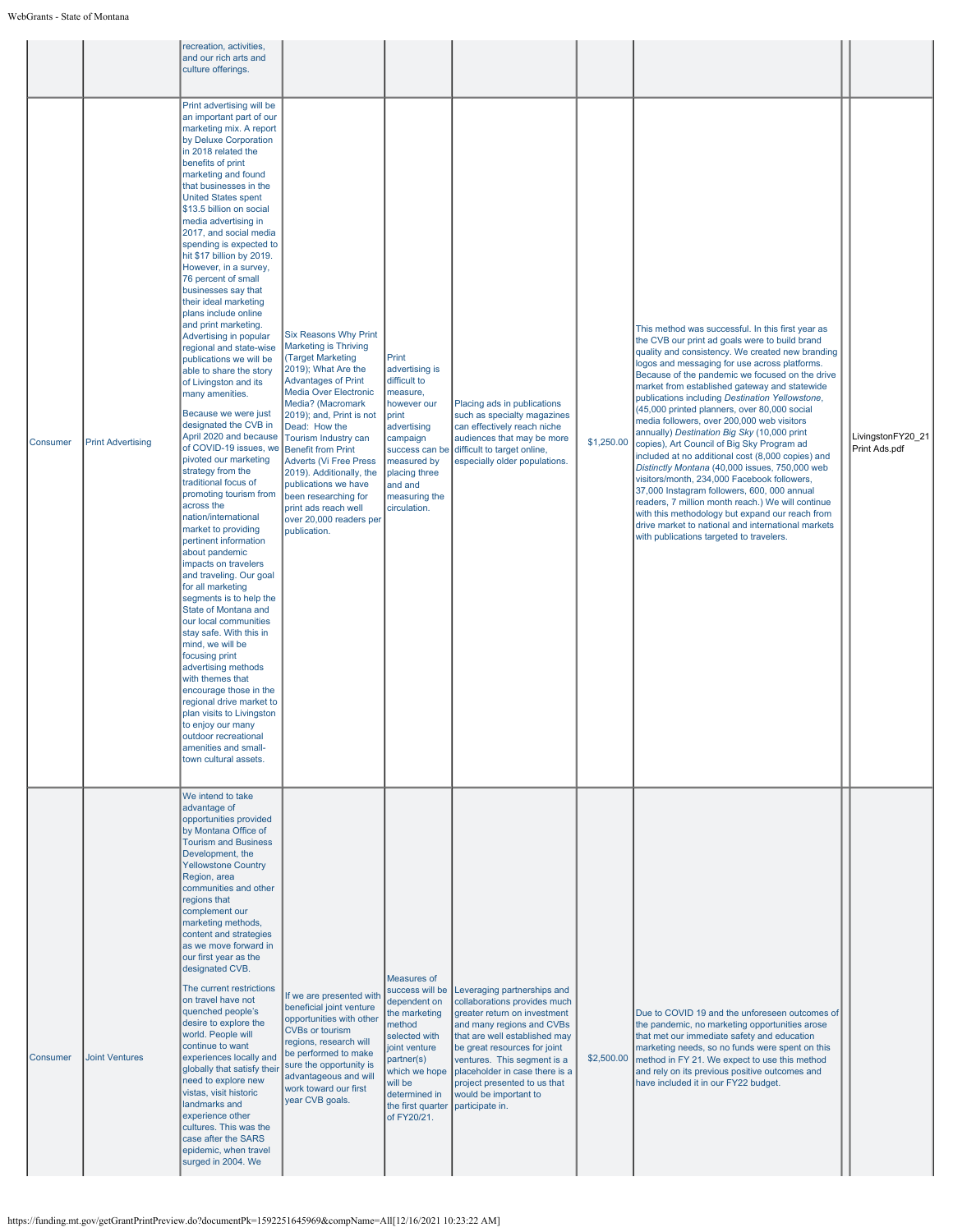|                      |                                              | believe in the resilience<br>of this industry and we<br>know the future will be<br>brighter. Messaging to<br>our in-state travelers<br>with an emphasis on<br>our pristine outdoors,<br>clean air, affordability<br>and, of course, our<br>outstanding state and<br>national parks will be<br>easy selling points.                                                                                                                                                                                                                                                                                                                                                                                                                                                                                                                                                                                                     |                                                                                                                                                                                                                                                                                                                                                                                                   |                                                                                                                                                                                                                                                                                                    |                                                                                                                                                                                                                                                                                                                                                                                                                                                                                           |            |                                                                                                                                                                                                                                                                                                                                                                                                                                                                                                                                                                                                                                                                                                                                                                                                                                                                                                                                                                                           |         |
|----------------------|----------------------------------------------|------------------------------------------------------------------------------------------------------------------------------------------------------------------------------------------------------------------------------------------------------------------------------------------------------------------------------------------------------------------------------------------------------------------------------------------------------------------------------------------------------------------------------------------------------------------------------------------------------------------------------------------------------------------------------------------------------------------------------------------------------------------------------------------------------------------------------------------------------------------------------------------------------------------------|---------------------------------------------------------------------------------------------------------------------------------------------------------------------------------------------------------------------------------------------------------------------------------------------------------------------------------------------------------------------------------------------------|----------------------------------------------------------------------------------------------------------------------------------------------------------------------------------------------------------------------------------------------------------------------------------------------------|-------------------------------------------------------------------------------------------------------------------------------------------------------------------------------------------------------------------------------------------------------------------------------------------------------------------------------------------------------------------------------------------------------------------------------------------------------------------------------------------|------------|-------------------------------------------------------------------------------------------------------------------------------------------------------------------------------------------------------------------------------------------------------------------------------------------------------------------------------------------------------------------------------------------------------------------------------------------------------------------------------------------------------------------------------------------------------------------------------------------------------------------------------------------------------------------------------------------------------------------------------------------------------------------------------------------------------------------------------------------------------------------------------------------------------------------------------------------------------------------------------------------|---------|
| Consumer             | Website/Internet<br>Development/Updates      | A new website domain<br>name -<br>explorelivingstonmt.com<br>has been reserved<br>and this funding will be<br>used to develop this<br>new website. In FY<br>20/21 we will focus on<br>showcasing local<br>attractions, interactive<br>links to learn more and<br>communicate directly<br>with those providing<br>services in our region,<br>an events calendar,<br>inspiring videos and<br>photographs, an opt-in<br>contact form to begin<br>collecting email<br>addresses for a new<br>enewsletter.<br>As mentioned in the<br>social media segment,<br>with our shift in<br>marketing focus in mind<br>due to COVID related<br>issues, we will continue<br>to keep our website and<br>social media outreach<br>up to date with the<br>latest travel information<br>as well as details on<br>openings, closures,<br>state mandates, as well<br>as wildfire information,<br>road closures, weather<br>conditions, etc. | Social Media and SEO:<br>Do Social Shares<br>Really matter for<br><b>Ranking (Optinmonster</b><br>2019); Digital Marketing<br>in Travel and Tourism<br>Industry (Nilead 2018);<br>and, Travel & Tourism<br>in Marketing in the<br>Midst of COVID-19<br>(CrowdRiff 2020).                                                                                                                          | Success will be<br>measured for<br>the website by<br>unique visitors,<br>sessions, and<br>page views<br>and an<br>engaging,<br>practical and<br>useful website.                                                                                                                                    | The new website already<br>underway will be a user-<br>friendly website with regularly<br>updated information that is<br>visually inspiring, content-rich<br>with engaging photos and<br>videos and blogs. We will<br>integrate social media,<br>including YouTube,<br>Facebook and Instagram.<br>The new CVB website<br>www.explorelivingstonmt.com<br>will include new messaging,<br>tagline, and branding, and<br>focus on where to stay, dine,<br>shop, and explore in<br>Livingston. | \$3,000.00 | This method was successful. We created an initial<br>webpage on our first week as the CVB and then<br>expanded and redesigned it in the fiscal year. (By<br>the end of FY21, it had 1,853 unique visitors,<br>2,253 sessions, 4,501 page views.) We purchased<br>drone video of Paradise Valley for the new<br>homepage as the first impression for visitors. We<br>continue to invest resources into updating events,<br>weekly changing restaurant hours, travel<br>inspiration, trails, and fire safety updates. We have<br>distributed 4,000 business cards with a QR code<br>to the website to hospitality businesses to give to<br>visitors to access updated information on<br>restaurant hours, events, etc. to increase website<br>traffic. We only have 42 subscribers so far and<br>plan to build on this to have viable eblast reach in<br>the will need to build that list to have a viable<br>email newsletter in the future. Visit<br>https://www.explorelivingstonmt.com/ | web.PNG |
| Marketing<br>Support | <b>TAC/Governor's</b><br>Conference meetings | <b>Budget allocation for</b><br>hotels, meals and<br>mileage to FY 21<br><b>Tourism Advisory</b><br>Council meetings and<br>Governor's Conference.                                                                                                                                                                                                                                                                                                                                                                                                                                                                                                                                                                                                                                                                                                                                                                     | <b>The Tourism Advisory</b><br>Council is responsible<br>for approval of CVB<br>marketing plans and<br>funding and attendance<br>is required. The<br>meetings are also<br>important to keep<br>informed of overall<br>marketing goals as a<br>state. The Governor's<br>Conference is<br>additional tool for<br>valuable ideas and<br>insight to continuously<br>improve our marketing<br>efforts. | Measures of<br>success will be<br>attendance at<br>quarterly TAC<br>meetings and<br>the annual<br>overnor sر<br>Conference.<br>Learning about<br>programs, best<br>practices from<br>peers, and<br>updates<br>relevant to<br>marketing<br>Montana travel<br>will also<br>contribute to<br>success. | Travel dollars in this category<br>may be reduced as distances<br>from Livingston to some<br>conferences are close<br>enough to travel to the host<br>city and back in the same<br>day, eliminating the need for<br>hotel nights - although those<br>nights would help the overall<br>cause of CVBs and Regions<br>and increase peer interaction.<br>Measurement of success is<br>attending all TAC and<br><b>Governor's Conference</b><br>meetings.                                      | \$1,250.00 | While we were successful in virtually attending all<br>TAC meetings, and the Governor's Conference<br>was canceled/delayed. We will continue to utilize<br>this method in the future to take advantage of the<br>conferences' networking opportunities and to fulfill<br>our requirements as a CVB.                                                                                                                                                                                                                                                                                                                                                                                                                                                                                                                                                                                                                                                                                       |         |
| Marketing<br>Support | Administration                               | <b>Administrative funding</b><br>to support efforts of the<br><b>Executive Director to</b><br>manage budgets,<br>submit reports,<br>implement and oversee<br>projects, marketing, and<br>attend meetings. Also<br>includes administrative<br>expenses for office<br>supplies, postage,<br>utilities, and<br>bookkeeping.                                                                                                                                                                                                                                                                                                                                                                                                                                                                                                                                                                                               | The Director needs to<br>develop plans, oversee<br>projects, submit reports<br>manage budget, and<br>attend meetings.<br>Administrative office<br>expenses are a<br>necessary component<br>of a successful CVB.                                                                                                                                                                                   | Determined by<br>projects/goals<br>implemented,<br>meetings that<br>are attended,<br>and adherence<br>to the FY20/21<br>budget.<br>Successful<br>audits and an<br>operational<br>CVB in<br>compliance<br>with all<br>regulations.                                                                  | The ED will develop plans,<br>oversee projects, submit<br>reports, manage budget, and<br>attend meetings.<br>Administrative office<br>expenses are a necessary<br>component of a successful<br>CVB.                                                                                                                                                                                                                                                                                       | \$3,500.00 | This method was successful and we met our<br>overall objective of staying within the allowable<br>20% for the administration budget. We will<br>continue to use the marketing method to help<br>maintain the operations of the Livingston CVB.<br>Administration included rent, insurance, phone,<br>internet, postage, bank fees, accounting, and<br>Executive Director time. We successfully<br>completed our first audit.                                                                                                                                                                                                                                                                                                                                                                                                                                                                                                                                                              |         |
|                      |                                              |                                                                                                                                                                                                                                                                                                                                                                                                                                                                                                                                                                                                                                                                                                                                                                                                                                                                                                                        |                                                                                                                                                                                                                                                                                                                                                                                                   | We will<br>measure<br>success by<br>creating new<br>relationships<br>with travel                                                                                                                                                                                                                   |                                                                                                                                                                                                                                                                                                                                                                                                                                                                                           |            |                                                                                                                                                                                                                                                                                                                                                                                                                                                                                                                                                                                                                                                                                                                                                                                                                                                                                                                                                                                           |         |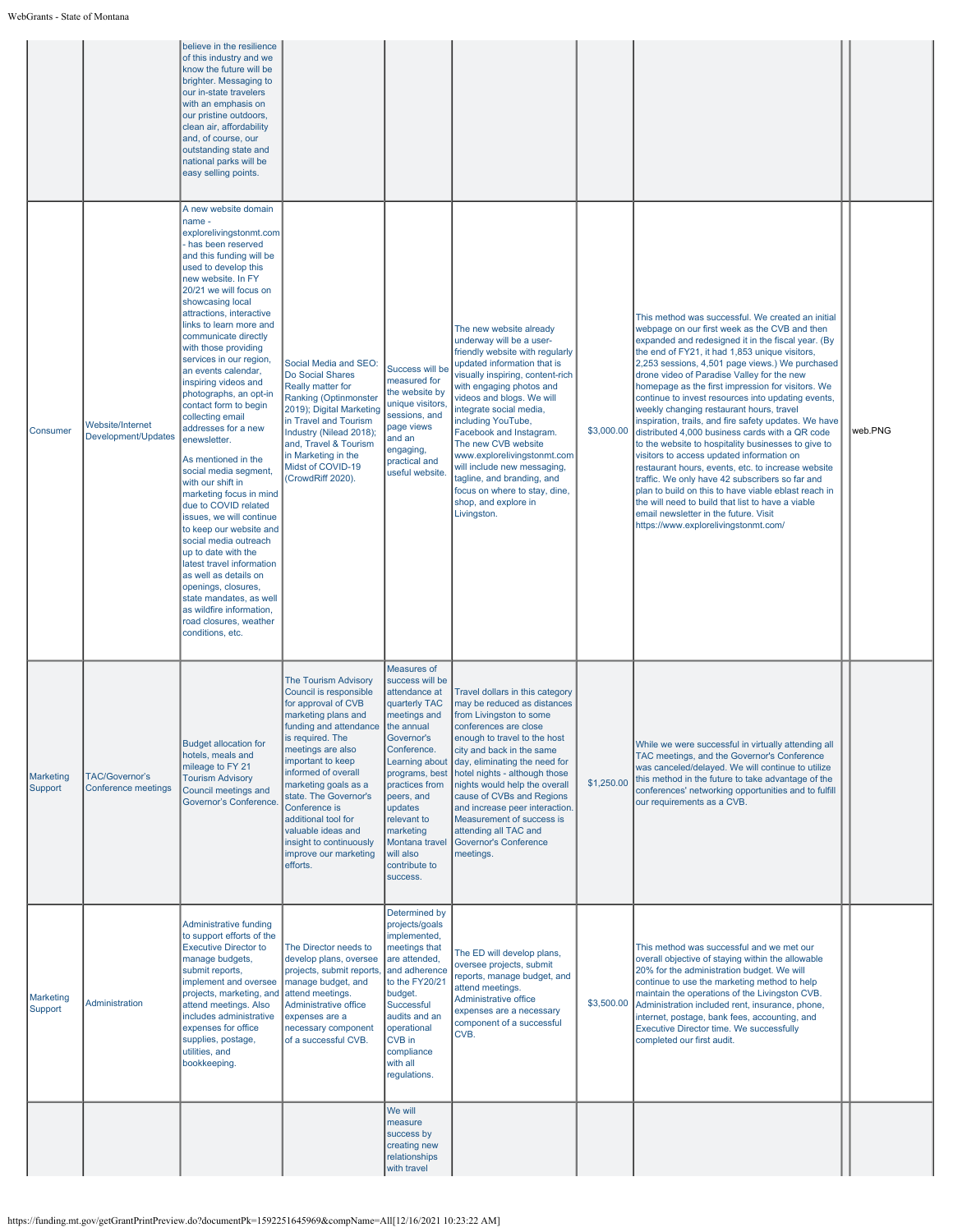WebGrants - State of Montana

# *Markething Method Evaluation Attachments*

| <b>Attachment 1</b>  | Livingston CVB FY21 Budget to Actual.pdf         |
|----------------------|--------------------------------------------------|
| <b>Attachment 2</b>  | Livingston CVB FY21 Funds Expended Pie Chart.pdf |
| <b>Attachment 3</b>  |                                                  |
| <b>Attachment 4</b>  |                                                  |
| <b>Attachment 5</b>  |                                                  |
| Attachment 6         |                                                  |
| <b>Attachment 7</b>  |                                                  |
| <b>Attachment 8</b>  |                                                  |
| <b>Attachment 9</b>  |                                                  |
| <b>Attachment 10</b> |                                                  |

# *Marketing Method Budget*

| <b>Marketing Segment</b> | <b>Marketing Method</b>              | Bed tax funded budget | Non bed tax funded budget (optional) |
|--------------------------|--------------------------------------|-----------------------|--------------------------------------|
| Consumer                 | <b>Print Advertising</b>             | \$3,986.09            | \$1,250.00                           |
| Consumer                 | Radio & Television Advertising       | \$2,000.00            | \$0.00                               |
| Consumer                 | Social Media                         | \$2,000.00            | \$2,000.00                           |
| Consumer                 | <b>Joint Ventures</b>                | \$2,500.00            | \$0.00                               |
| Consumer                 | Website/Internet Development/Updates | \$6,855.04            | \$3,000.00                           |
|                          |                                      | \$17,341.13           | \$6,250.00                           |
| <b>Marketing Support</b> | TAC/Governor's Conference meetings   | \$0.00                | \$0.00                               |
| <b>Marketing Support</b> | Administration                       | \$5,522.78            | \$15,050.00                          |
|                          |                                      | \$5,522.78            | \$15,050.00                          |
| Publicity                | Social Media                         | \$4,750.00            | \$1,000.00                           |
|                          |                                      | \$4,750.00            | \$1,000.00                           |
|                          |                                      | \$27,613.91           | \$22,300.00                          |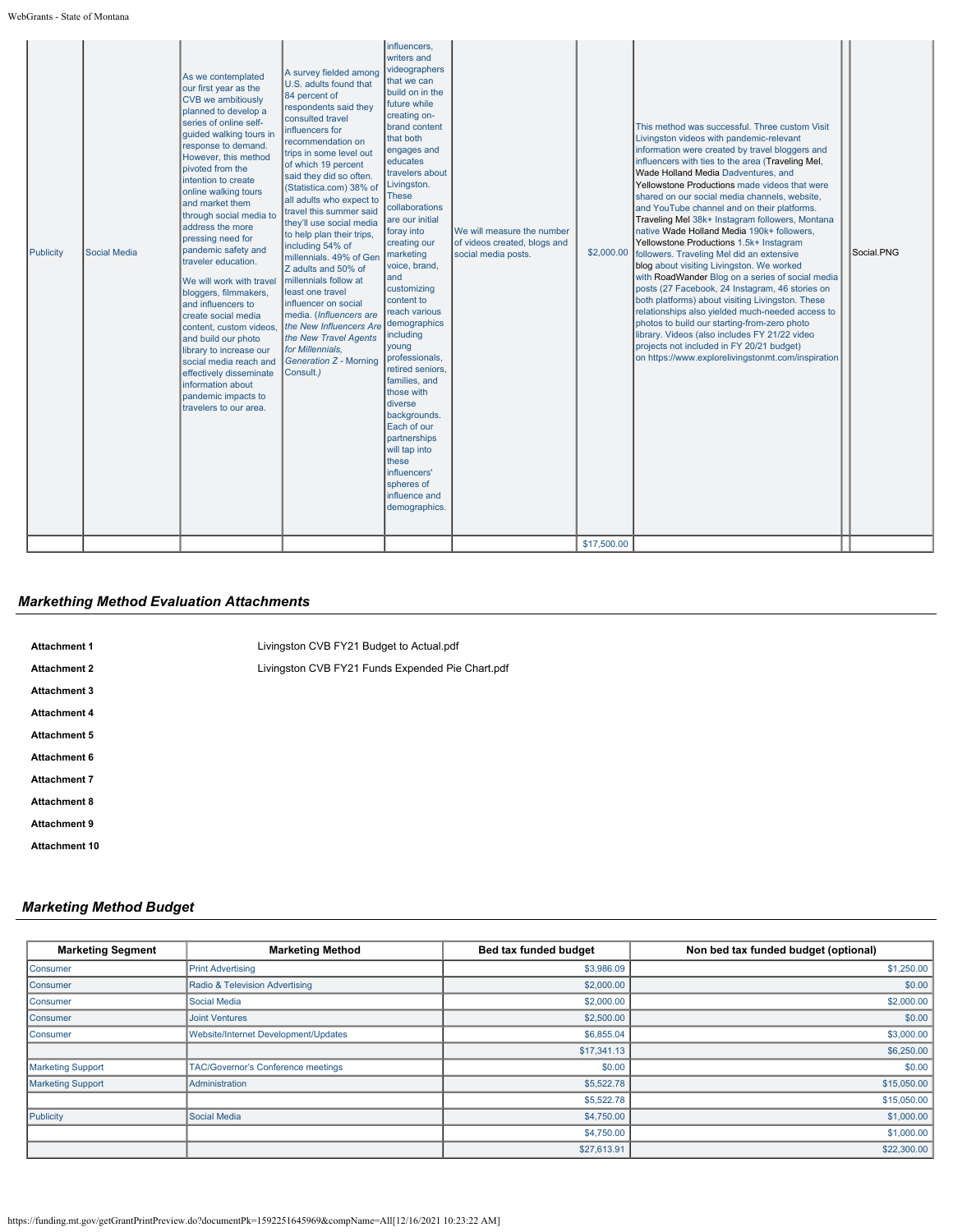# *Miscellaneous Attachments*

| <b>File Name</b>                                               | <b>File Size</b> |
|----------------------------------------------------------------|------------------|
| CVB Livingston Pie Chart for Marketing Segments<br>FY20.21.pdf | 421 KB           |
| LBID Strategic Plan Updated 1.2019.pdf                         | 1.7 MB           |
| LBID Strategic Plan Updated 1.2019.pdf                         | 1.7 MB           |
| SBR Outreach for City of Livingston via LBID.pdf               | 10.4 MB          |
| SBR Outreach for City of Livingston via LBID.pdf               | 10.4 MB          |
| Tester 2020 Letter.pdf                                         | 51 KB            |
| Tester 2020 Letter.pdf                                         | 51 KB            |
|                                                                |                  |

# *Reg/CVB Required Documents*

| <b>Description</b>                                                                                                                | File Name                                                              | <b>File Size</b> |
|-----------------------------------------------------------------------------------------------------------------------------------|------------------------------------------------------------------------|------------------|
| Resolution 4896 from CoL Approving and Adopting FY21 CVB CoL Resolution 4896 Approving and Adopting the FY20.21<br>Marketing Plan | Mktg Plan by LBID and CVB.pdf                                          | 611 KB           |
| Application for Lodging Tax Revenue                                                                                               | CVB Application for Lodging Tax Rev FY21.pdf                           | 279 KB           |
| Applicant's Certificate of Compliance FY21                                                                                        | CVB Certificate of Compliance FY21.pdf                                 | 375 KB           |
| Pledge of Understanding and Compliance                                                                                            | CVB Pledge of Undertanding and Compliance FY21.pdf                     | 300 KB           |
| Resolution 42820 LBID and CVB Submittal of FY20.21 CVB<br>Marketing Plan                                                          | Resolution 42820 LBID CVB Board Authorizing Mktg Plan<br>Submittal.pdf | 60 KB            |